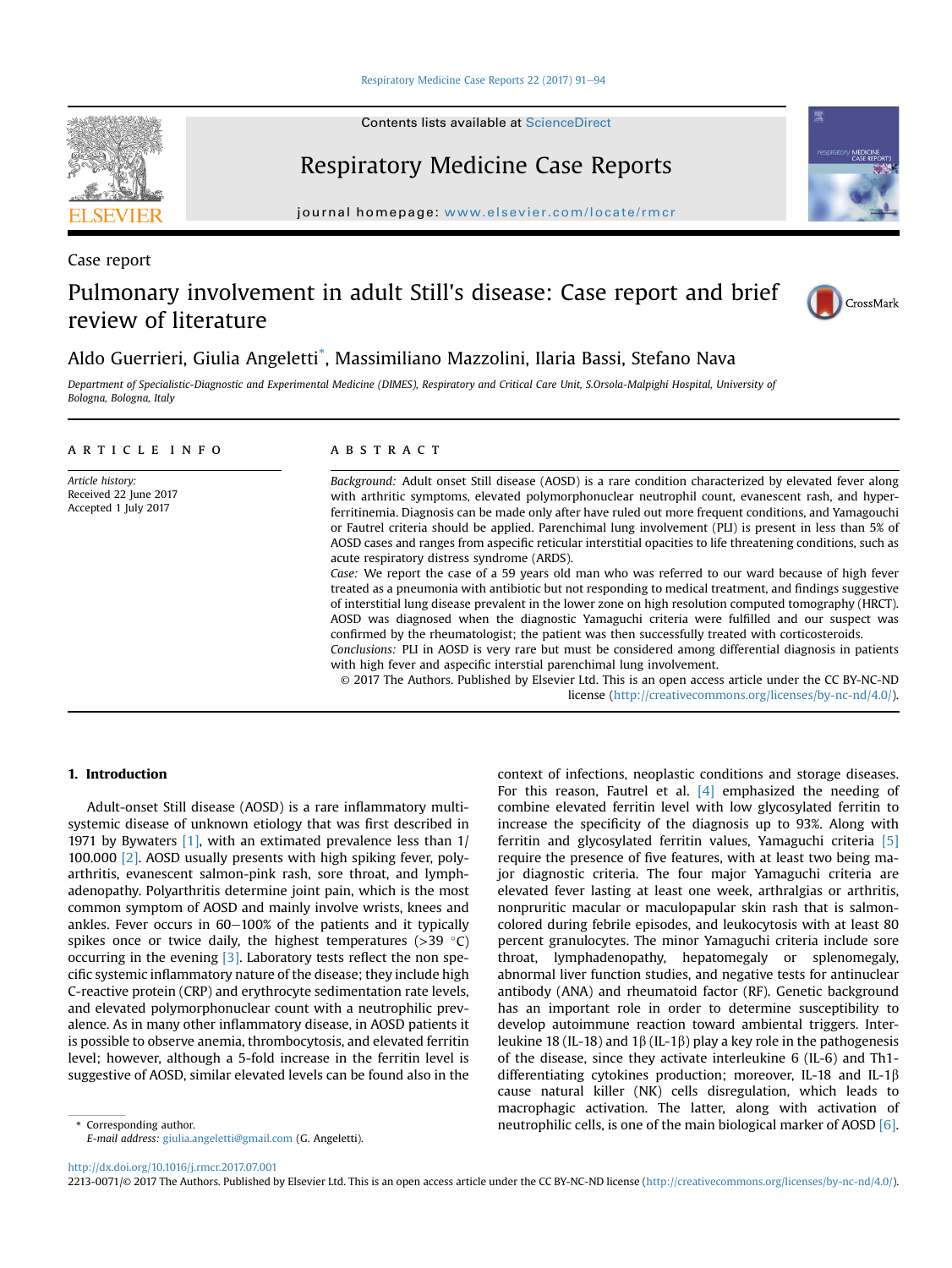Parenchymal lung involvement during AOSD is rare, and it is thought to be present in less than 5% of all patients. On the other hand, pleural involvement is quite frequent, since 10 to 50% of patients with AOSD experience an episode of pleuritis. Pleurisy may be part of the initial presentation or, more often, may occur during an acute exacerbation of the disease; pleural effusion is often present but is usually small, and there are only few reports on the characteristics of the pleural fluid  $[7]$ . In a report  $[8]$  the pleural fluid was described as "exudative and sterile", while in one occasion the pleural fluid turned out to be serosanguinous and exudative [\[9\]](#page-3-0). We examine here the case of a 59 years old patient who was diagnosed with AOSD complicated by parenchymal lung involvement.

### 2. Case report

In September 2016, a 59-years-old smoking man was admitted to our facility. His past medical history was significant only for vitiligo. He had experienced a 6-kg weight loss during the previous 2 months, and he had been discharged 2 days before from a internal medicine ward with the diagnosis of "right basal bronchopneumonia in smoker". The patient took azithromycin before the hospital stay due to the onset of sore throat and fever. During the first hospitalization he has been treated with amoxycillin-clavulanate and clarithromycin and he was instructed to continue the antibiotical therapy for one more week. At that time of discharge laboratory tests showed 15.000 white blood cells counts and Creactive protein (CRP) level of 15 mg/dL. The day following the discharge, the patient was brought to the emergency department because of persistent high fever and pain in the right leg; the abdomen ultrasounds revealed the presence of a 1,9 cm diameter hepatic cyst, and the right leg ultrasounds showed an inflammatory thickening. Chest HRCT revealed the presence of inflammatory interstitial thickening with a subpleural distribution and traction bronchiectasis in both the lower lobes; moreover, there were small subpleural emphysematous bullae in both the upper lobes. The laboratory tests performed in the emergency ward showed leukocytosis (22.220/mL) and high CRP level (23.10 mg/dL). Piperacillin/ tazobactam and levofloxacin were started and continued when the patient was referred to our ward. Extended laboratory exams confirmed the leukocytosis with a neutrophilic prevalence (22.220/ mL, 89.4%), the elevated CRP level-22.72 mg/dL and erythrocyte sedimentation rate-76 mm per hour; low blood iron level-17 mcg/ dL; liver and kidney function tests were normal. High fever persisted in the following days. The infectious diseases specialist suggested to continue the antibiotic treatment; various infectious possibilities were carefully evaluated by performing numerous studies, all of which turned out to be negative (Table 1).

Bronchoscopy with bronchoalveolar lavage (BAL) was

### Table 1

Infectious diseases tests. MRSA: methicillin-resistant Staphylococcus Aureus; HIV: Human Immunodeficiency virus.

| Pneumococcal and legionella urinary antigens       | Negative                   |
|----------------------------------------------------|----------------------------|
| Chlamydia, mycoplasma and legionella               | Negative                   |
| antibody assays                                    |                            |
| Influenza                                          | Negative                   |
| <b>Ouantiferon Test</b>                            | Negative                   |
| Pharyngeal-tonsillar swab for Streptococcus        | Negative                   |
| pyogenes and Influenza A and B                     |                            |
| Nasal coltures for MRSA                            | Negative                   |
| Epstein-Barr virus antibodies assay                | IgM negative, IgG positive |
| Borrelia burgdoriferi, Rickettsia conori, Coxiella | Negative                   |
| burnetii antibodies assays                         |                            |
| HIV antibody assay                                 | Negative                   |
| Blood coltures and urine colture                   | Negative                   |
|                                                    |                            |

performed. Cytological examination was negative for malignant tumour cells and Mycobacteria microscopic search. The extended polymerase chain reaction (PCR) for respiratory viruses on BAL was also negative. Lymphocyte characterization on BAL showed a prevalence of component T lymphocyte,  $CD4 + CD103 +$ . For the persistence of hyperpyrexia, high levels of inflammatory markers, stable aspecific chest radiography opacities, the protocol for fever of unknown origin was applied. Cardiological evaluation was performed with trans-thoracic echocardiogram without images referable to endocarditic vegetations. Serum proteins electrophoresis revealed the presence of hypogammaglobulinemia IgG (464 mg/dL) and blood lymphocyte typing resulted compatible with monoclonal B lymphocytosis. In the suspect of tumoral blood disorder a specific hematological microscopic blood cell count with immunophenotypic analysis was performed. The test showed monoclonal population of B lymphocytes, 1.5% of the total cellularity, which hematologist didn't consider worthy of further investigations. The antibiotic treatment was stopped due to the persistence of fever and absence of respiratory symptoms (cough, dyspnea). Among the numerous investigations carried out (Table 2), the patient also performed pulmonary function tests which demonstrated only a small reduction in DLCO.

After one week of investigations the patient complained right knee articular pain for which ketoprofen was started. After two days the patient showed improvements in symptoms but also in the laboratory tests and in hyperpirexia. These findings raised the suspect of adult Still's disease. Ferritin dosage showed a high increase in serum levels (3219 ng/dL), which supported the diagnosis. We initiated empiric therapy with ibuprofen, with benefit and performed rheumatological evaluation which confirmed diagnosis of adult Still's disease and started steroid therapy with prednisone 0.8mg/kg/day, with clinical benefit and regression of hyperpirexia. A new rheumatological evaluation was planned and the patient was discharged apyretic, in good clinical conditions. At the next HRTC (one month later) it was found qualitative improvement of the interstitial reticular opacities ([Fig. 1](#page-2-0)).

#### 3. Discussion

The number of cases reported in literature of parenchymal lung involvement in adult Still's disease is extremely small. PLI in AOSD can be divided in two major categories: one with ARDS and another with other PLIs. In the Mathieu Gerfaud-Valentin et al. case series, ARDS occurred in the 40% of the patients with AOSD and PLI, and

#### Table 2

Additional investigations. FVC: Forced vital capacity; FEV1: Forced expiratory volume first second; DLCO: Diffusion Lung Carbon Monoxide; ANA: antinuclear antibodies; ANCA: Anti neutrophil cytoplasmic antibodies; Anti-CCP: anti cyclic citrullinated peptide.

| Autoimmune blood<br>tests                | ANA, negative ANCA, Ab anti-CCP negative, Immune C1qIgG<br>negative, negative rheumatoid factor, complement C4 in the<br>norm, slight elevation of the complement C3 (201 mg/dL).                                                                                                                                                                                                                                                        |
|------------------------------------------|------------------------------------------------------------------------------------------------------------------------------------------------------------------------------------------------------------------------------------------------------------------------------------------------------------------------------------------------------------------------------------------------------------------------------------------|
| Positron Emission<br>Tomography<br>(PET) | Presence of areas of hyperfixation bilaterally at the<br>pulmonary hilar (SUV max $=$ 3.8 and 4.3 to right and left<br>respectively) and at the level of the Barety loggia<br>$(SUVmax = 3.4)$ . Compatible with inflammatory-infectious<br>process. No obvious Hyperfixant areas in the lung<br>parenchyma. Small and diffuse skeletal fixation compatible<br>with reactive medullary activation of inflammatory-<br>infectious process |
| Orthopantomogram<br>(OPG)                | Structural rarefaction of bone area at focal character, with<br>adjacent bone sclerosis, at the level of the apex medial root<br>of 46. Severe condition of widespread chronic periodontal<br>disease with predominantly horizontal character.                                                                                                                                                                                           |
| Pulmonary function<br>tests (PFT)        | FVC 4.82L/111%t, FEV1 3.59/105%t, DLCO 19.5 mL/mmHg/<br>$min/67%$ t                                                                                                                                                                                                                                                                                                                                                                      |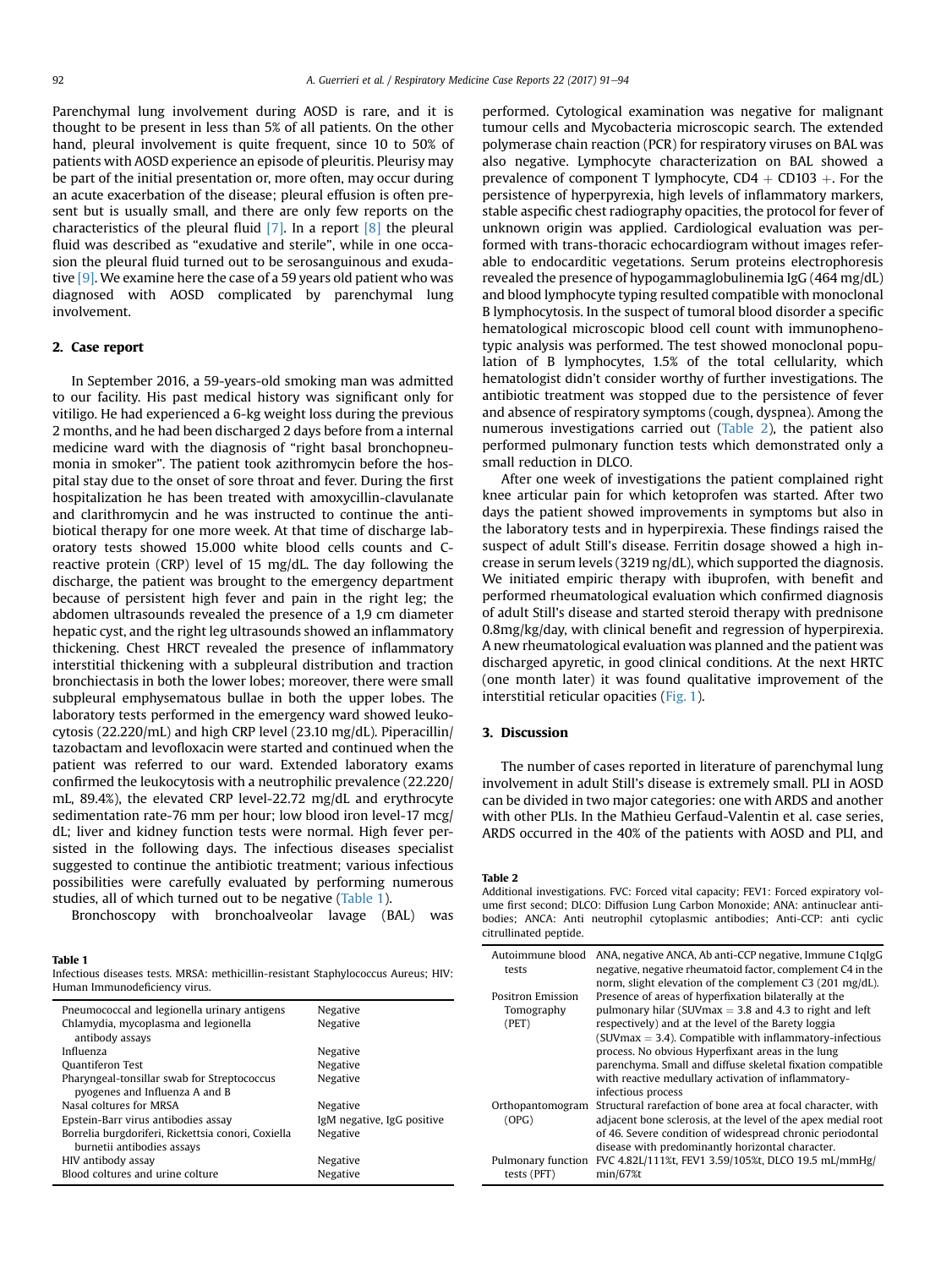<span id="page-2-0"></span>

Fig. 1. Comparison between HRTC images before (A and C) and after (B and D) 1 month of high dose steroid therapy.

was moderate or severe - according to Berlin's definition [\[10\]](#page-3-0) - in 83.3% of the cases [\[11\].](#page-3-0) ARDS is thought to be an early complication of AOSD, since it mainly occurs within the first year from diagnosis; moreover, it is the leading cause of death in AOSD-related PLI. Since there are not specific guidelines on the management of ARDS during AOSD, first-line corticosteroid therapy appears to be a reasonable choice; in case of corticosteroid failure, clinicians should consider to start a treatment with IL-1 receptor antagonist (anakinra) or with the humanized anti-IL-6 receptor antibody (tocilizumab).Considering the non-ARDS PLI in AOSD, the most frequent pattern is chronic interstitial lung disease; it occurs mainly during systemic AOSD and at any time during the course of the disease, but it is more rare during chronic rheumatic AOSD. In the Mathieu Gerfaud-Valentin et al. case series [\[11\],](#page-3-0) the most frequent respiratory symptoms in patients with non-ARDS PLI were cough, dyspnea and chest pain, while the main HRCT patterns were nonspecific interstitial, pneumonia, organizing pneumonia, and unclassified interstitial lung disease; in addition, infrequent imaging findings included pneumomediastinum, atelectasis, excavated nodules and bronchiectasis. PFTs were occasionally performed, but when done they showed restrictive lung function or isolated decreased DLCO; occasionally, PFTs reported an obstructive pattern. Similarly, BAL analysis were rarely available, and the differential cell count usually had neutrophilic profile; anyway, this is not specific for PLI-AOSD. In our case we found an increase in  $CD103+CD4$  lymphocyte in BAL which, although aspecific, can be found in other diffuse parenchimal diseases [\[12\]](#page-3-0). Summarizing, imaging and histological data allow to divide the non-ARDS PLI in AOSD into two groups: a predominant airway involvement with bronchitis and bronchiolitis, and a predominant interstitial lung disease [\[11\]](#page-3-0). Treatment of AOSD and PLI-AOSD remains empirical. Corticosteroids are the first-line treatment for AOSD, without considering the clinical presentation; moreover, corticosteroids have greater efficacy toward systemic symptoms than articular ones. Methotrexate remains the first-line steroid-sparing therapy in AOSD, while anakinra and tocilizumab are possible alternatives. Apart from methotrexate, other disease-modifying antirheumatic drugs (such as cyclosporin A, leflunomide, azathioprine, hydroxychloroquine, Dpenicillamine and tacrolimus) had infrequently shown positive results; thus, these agents cannot be recommended unless severe complications occur and other more specific drugs have failed [\[13\].](#page-3-0) Data regarding intravenous immunoglobulin are more subject to controversy, and this treatment should be considered only in case of reactive hemophagocytic lymphohistiocytosis and in some other life-threatening conditions. Lack of clinical response both to corticosteroids and second-line disease-modifying antirheumatic drugs define "refractory AOSD", which should be treated with biologic agents, such as anti-tumor necrosis factor (TNF) (ie, infliximab, etanercept, adalimumab), IL-1 antagonist (anakinra), and tocilizumab.

## 4. Conclusion

AOSD can present with parenchymal lung involvement, and it